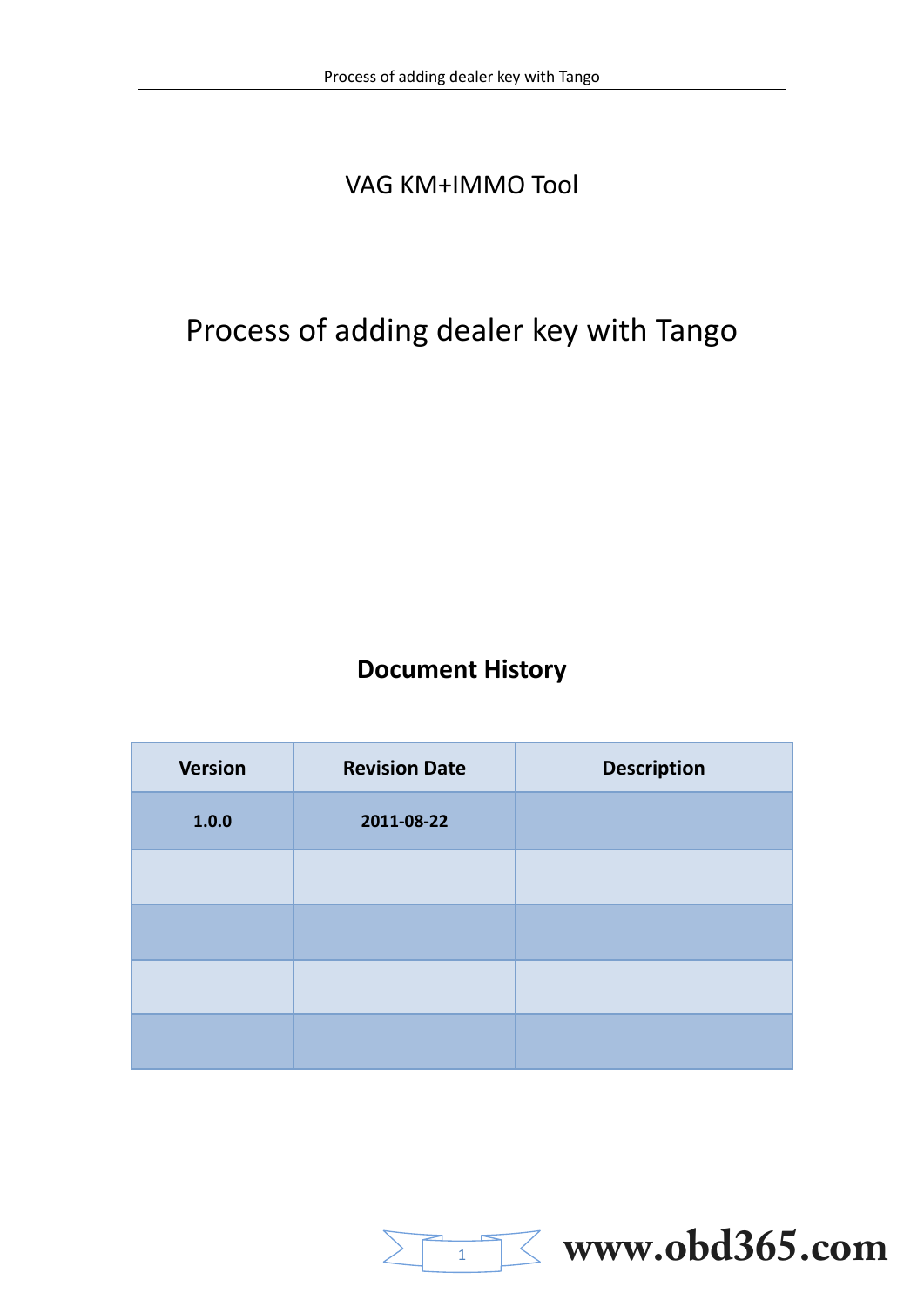#### **1. Condition 1: At least one key can be used.**

- 1) Connect "VAG KM+IMMO Tool" to both pc and car.
- 2) Click "EEPROM" button, read EEPROM and save it for backup.
- <span id="page-1-0"></span>3) Click "Dealer Key" button, open "Dealer key" dialog.
- 4) Use the prompt key chip to make key.

Nec[24c32 and Nec24c64: Megamos 48](http://www.chinasinoy.com/) 

- CDC VW: TP23
- CDC Audi: TP25
- CDC Skoda: TP24
- CDC Seat: TP22

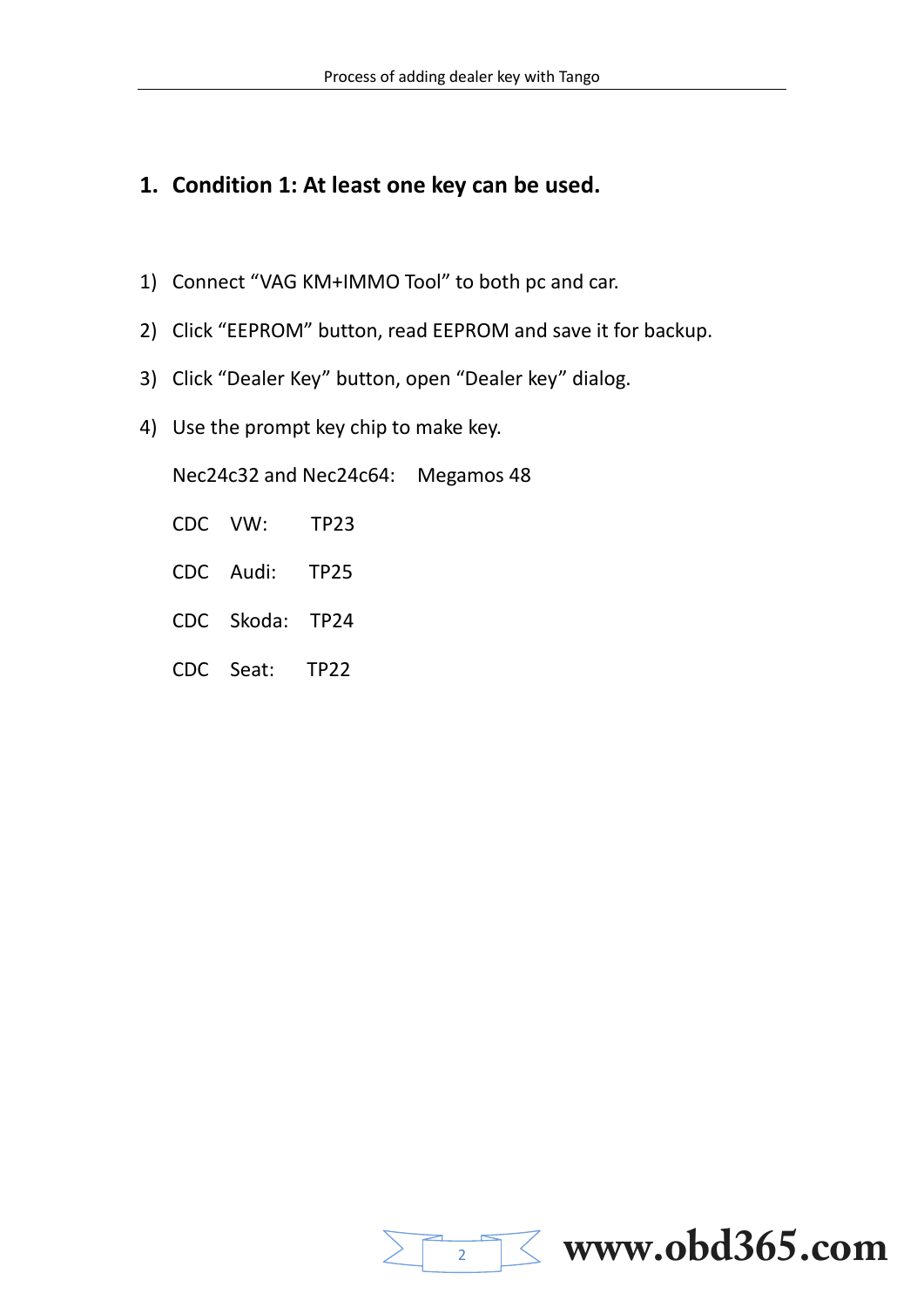| Dealer Key                                                                                                                                                                                                |  |  |  |  |
|-----------------------------------------------------------------------------------------------------------------------------------------------------------------------------------------------------------|--|--|--|--|
| Please use the Megamos 48 chip<br>Use TagKeyTool, Tango, AD90, Zedbull or other<br>tools to read and write data.                                                                                          |  |  |  |  |
| Step 1 : Use tools to read data of Transponders Page 1<br>Page(Word) 1                                                                                                                                    |  |  |  |  |
| Step 2 : Calculate the dealer key data                                                                                                                                                                    |  |  |  |  |
| Calculate Dealer Key Data                                                                                                                                                                                 |  |  |  |  |
| Step 3 : Write the following data to corresponding Transponders Page                                                                                                                                      |  |  |  |  |
| Page(Word) 11<br>Page(Word) 10                                                                                                                                                                            |  |  |  |  |
| Page(Word) 9<br>Page(Word) 8                                                                                                                                                                              |  |  |  |  |
| Page(Word) 7<br>Page(Word) 6                                                                                                                                                                              |  |  |  |  |
| Page(Word) 5<br>Page(Word) 4                                                                                                                                                                              |  |  |  |  |
| Step 4 : Write Transponders Page 1 data, lock key<br>Note: When Page 1 data is written, the key is locked and<br>can not be modified, make sure that the previous steps<br>have been completed correctly. |  |  |  |  |
| Page(Word) 1                                                                                                                                                                                              |  |  |  |  |
| Close                                                                                                                                                                                                     |  |  |  |  |

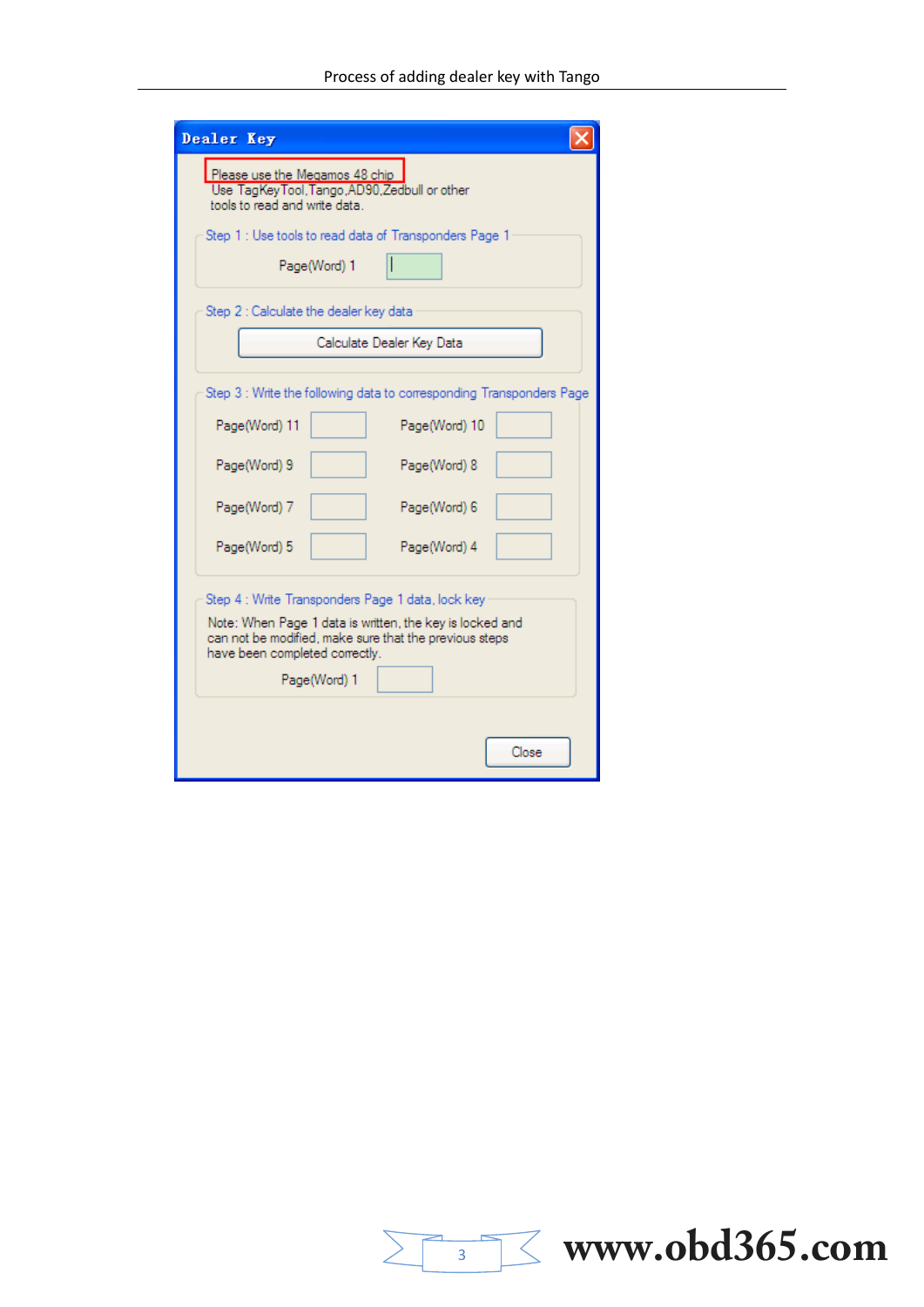5) Switch to Tango, read "Word 1" data and "Key ID" data.



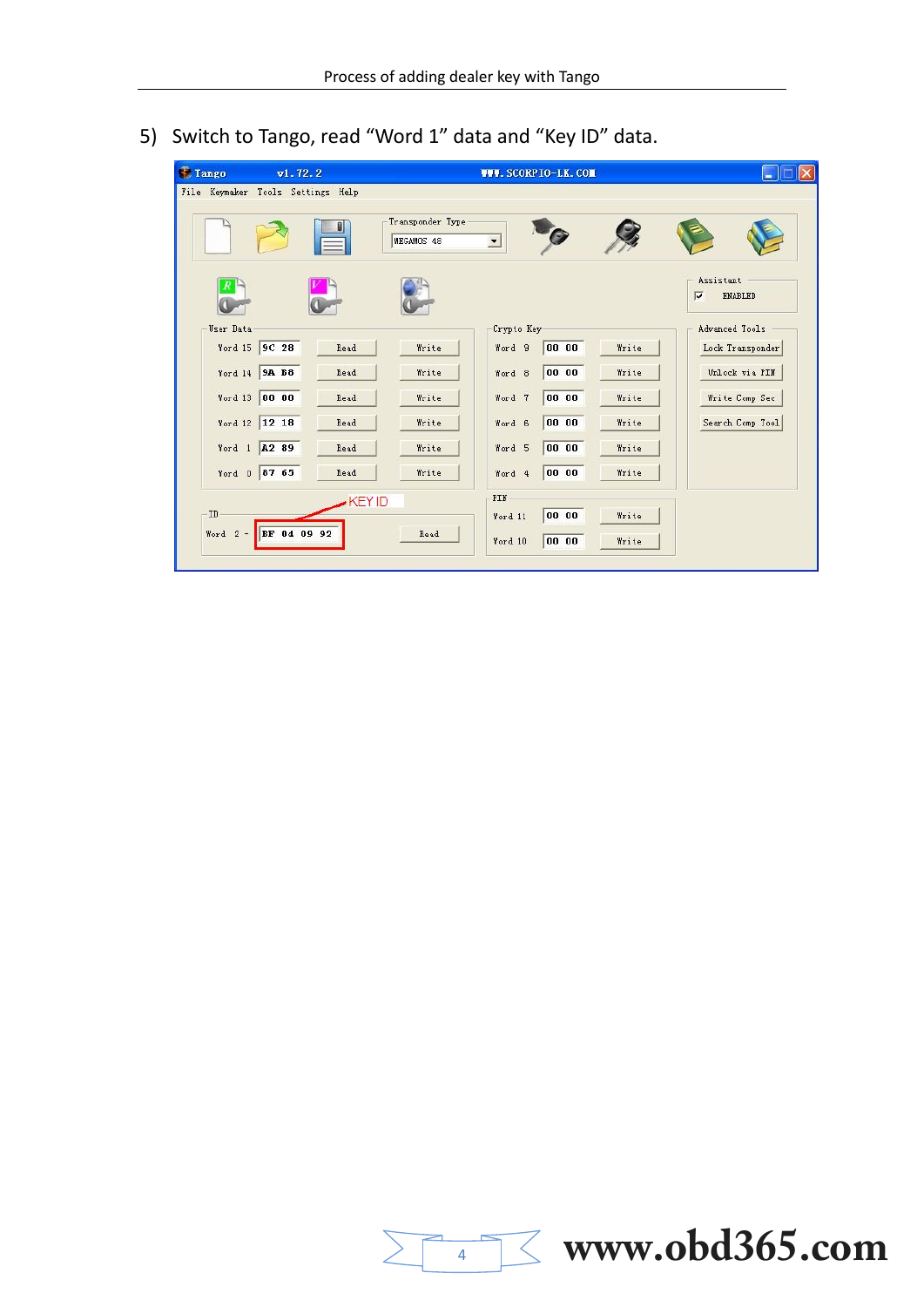6) Switch back to "Dealer key" dialog, input "Page(Word) 1" data, and

| Dealer Key                                                                                                                                           |  |                                 |                                                                                                                                       |  |                                             |  |
|------------------------------------------------------------------------------------------------------------------------------------------------------|--|---------------------------------|---------------------------------------------------------------------------------------------------------------------------------------|--|---------------------------------------------|--|
| Please use the Megamos 48 chip<br>Use TagKeyTool, Tango, AD90, Zedbull or other<br>tools to read and write data.                                     |  |                                 |                                                                                                                                       |  |                                             |  |
| Step 1 : Use tools to read data of Transponders Page 1                                                                                               |  |                                 |                                                                                                                                       |  |                                             |  |
|                                                                                                                                                      |  | Page(Word) 1                    | A289                                                                                                                                  |  |                                             |  |
| Step 2 : Calculate the dealer key data                                                                                                               |  |                                 |                                                                                                                                       |  |                                             |  |
|                                                                                                                                                      |  |                                 | Calculate Dealer Kev Data                                                                                                             |  |                                             |  |
| Page(Word) 11<br>Page(Word) 9<br>Page(Word) 7<br>Page(Word) 5                                                                                        |  | AA BB<br>3B D7<br>6843<br>C6 A2 | Step 3 : Write the following data to corresponding Transponders Page<br>Page(Word) 10<br>Page(Word) 8<br>Page(Word) 6<br>Page(Word) 4 |  | CC DD<br>BD <sub>F9</sub><br>2F 8C<br>OC F8 |  |
| Step 4 : Write Transponders Page 1 data, lock key                                                                                                    |  |                                 |                                                                                                                                       |  |                                             |  |
| Note: When Page 1 data is written, the key is locked and<br>can not be modified, make sure that the previous steps<br>have been completed correctly. |  |                                 |                                                                                                                                       |  |                                             |  |
|                                                                                                                                                      |  | Page(Word) 1                    | E <sub>2</sub> 89                                                                                                                     |  |                                             |  |
| Generate dealer key success.                                                                                                                         |  |                                 |                                                                                                                                       |  |                                             |  |
|                                                                                                                                                      |  |                                 |                                                                                                                                       |  | Close                                       |  |

click "Calculate Dealer Key Data" button.

- 7) Switch to Tango, write Word 6-11(for Nec24c32 and 24c64, you need write additional Word 4 and Word 5).
- 8) In Tango, write Word 1 to lock the key.
- 9) Switch back to "Dealer key" dialog, click "Close", and then click "IMMO" button to open "Immo Info" dialog.

5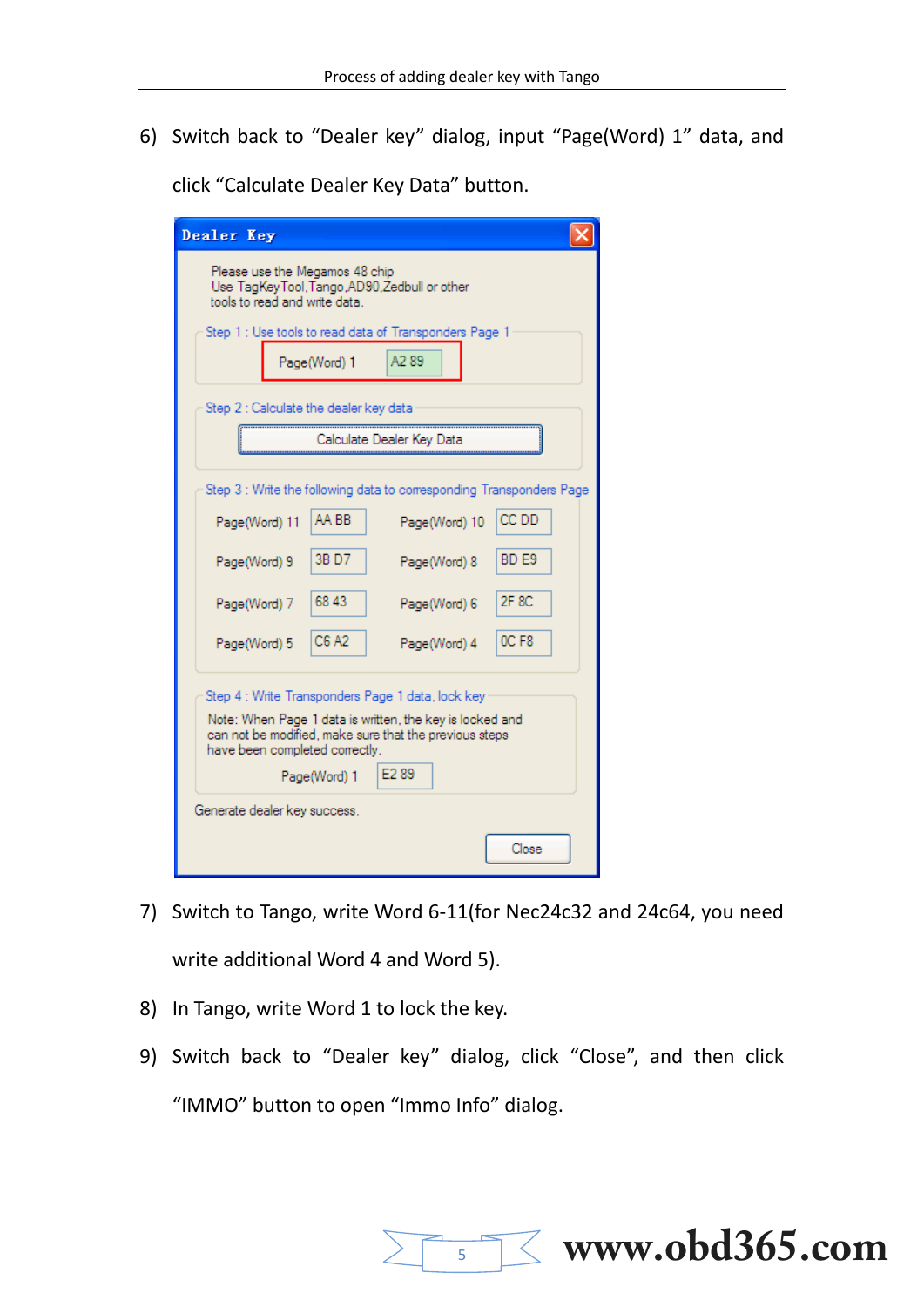10) Input "New Key ID" with key id data read from step 5, then click "Add

Key" button.

| Inno Info                                                                                                                       | $\boldsymbol{\mathsf{x}}$                       |
|---------------------------------------------------------------------------------------------------------------------------------|-------------------------------------------------|
| <b>VIN</b><br>LSVRR21T2B2377082<br>Key Type   VW<br>PIN<br>11786                                                                | Modify VIN<br>New VIN<br>Modify VIN             |
| Existing Key Number<br>$-5$<br>BE FB 5C E5<br>KeyID1<br>KeyID2<br>BE FB 66 67<br>BE FB 1E 6A<br>KeyID3<br>KeyID4<br>BE FB 5C E6 | Add Key<br>BF 04 09 92<br>New Key ID<br>Add Key |
| BE FB 5C E7<br>KeyID5<br>KeyID6<br>FF FF FF FF<br>FF FF FF FF<br>KeyID7<br>KeyID8<br>FF FF FF FF<br>Read immo info success.     | Close                                           |

11) Finish.

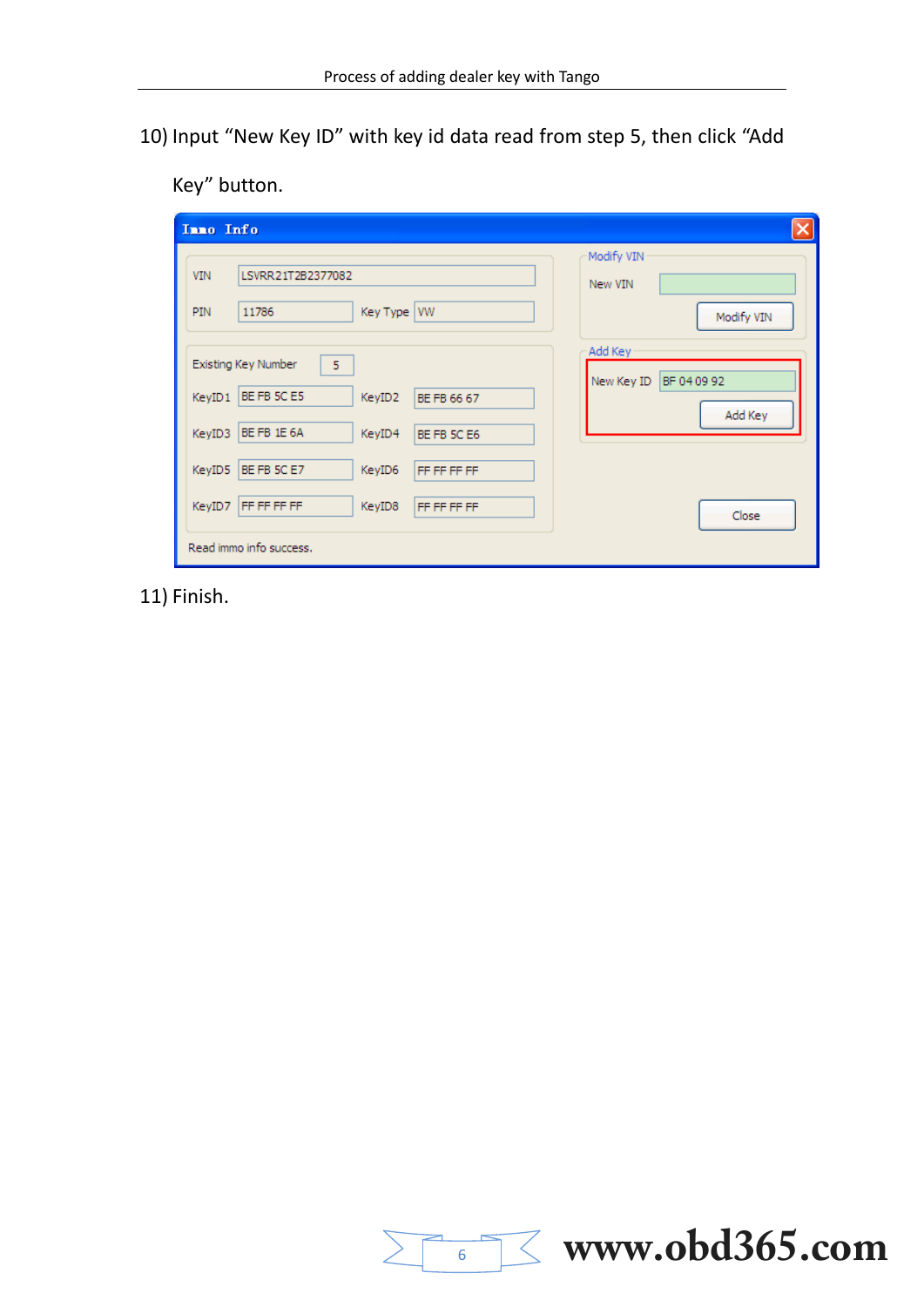#### **2. Condition 2: All keys are lost**

- 1) Connect "VAG KM+IMMO Tool" to both pc and car.
- 2) Click "Service Mode" button to open "Service Mode" dialog.

| Service node (all keys lost)                                                                                                                                                        |       |  |  |  |  |
|-------------------------------------------------------------------------------------------------------------------------------------------------------------------------------------|-------|--|--|--|--|
| Note: Before the following process is complete, keep the PC and device<br>connected with vehicle, do not disconnect. If you interrupt, you need to<br>re-start from the first step. |       |  |  |  |  |
| Step 1: Use tool to read the EEPROM                                                                                                                                                 |       |  |  |  |  |
| Remove the 24C32 chip from instrument, read 24C32 EEPROM data with<br>programmer, and save EEPROM.                                                                                  |       |  |  |  |  |
| Step 2: Generate a special EEPROM                                                                                                                                                   |       |  |  |  |  |
| Load EEPROM which read in the first step.                                                                                                                                           | Load  |  |  |  |  |
| Step 3: Update EEPROM                                                                                                                                                               |       |  |  |  |  |
| Save special EEPROM, write data to 24C32 EEPROM back<br>to the chip, and install chip back in instrument.                                                                           | Save  |  |  |  |  |
| Step 4: Save KEY file                                                                                                                                                               |       |  |  |  |  |
| Save KEY file                                                                                                                                                                       | Save  |  |  |  |  |
| Step 5: Use the KEY to login                                                                                                                                                        |       |  |  |  |  |
| Login with the key file.                                                                                                                                                            | Login |  |  |  |  |
| Step 6: Brush back to the original car EEPROM                                                                                                                                       |       |  |  |  |  |
| Write back the original EEPROM.                                                                                                                                                     | Write |  |  |  |  |
| Step 7: proccess other functions                                                                                                                                                    |       |  |  |  |  |
| Now you can close this dialog box, use other<br>functions (such as adding key features)                                                                                             | OK    |  |  |  |  |
|                                                                                                                                                                                     | Close |  |  |  |  |
|                                                                                                                                                                                     |       |  |  |  |  |

3) Remove the 24C32 chip from instrument, read 24C32 EEPROM data with programmer, and save EEPROM.

 $\overline{7}$ 

**www.obd365.com**

4) Switch to "Service Mode" dialog, load EEPROM.